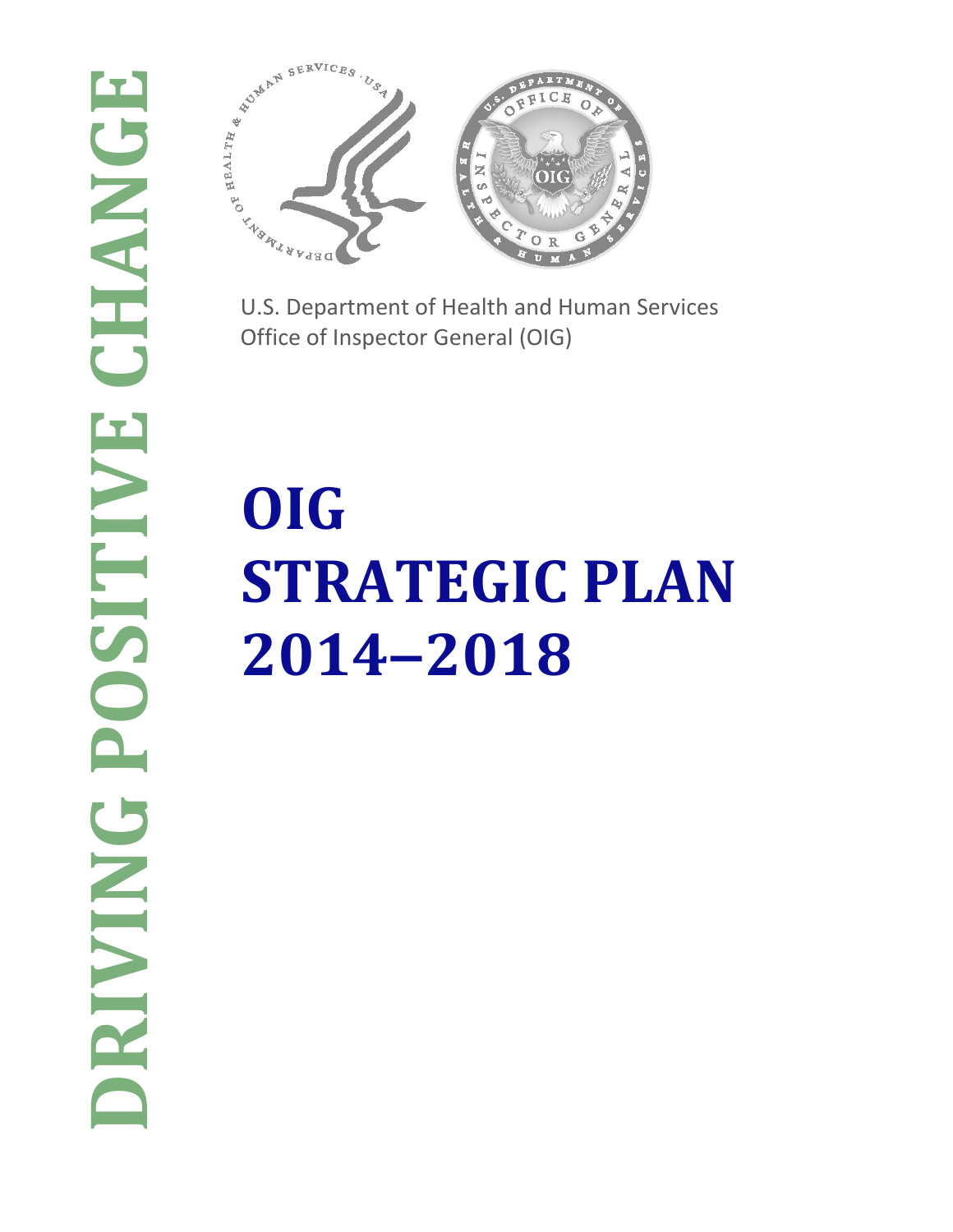# OUR GOALS

**Fight Fraud, Waste, and Abuse Promote Quality, Safety, and Value Secure the Future Advance Excellence and Innovation**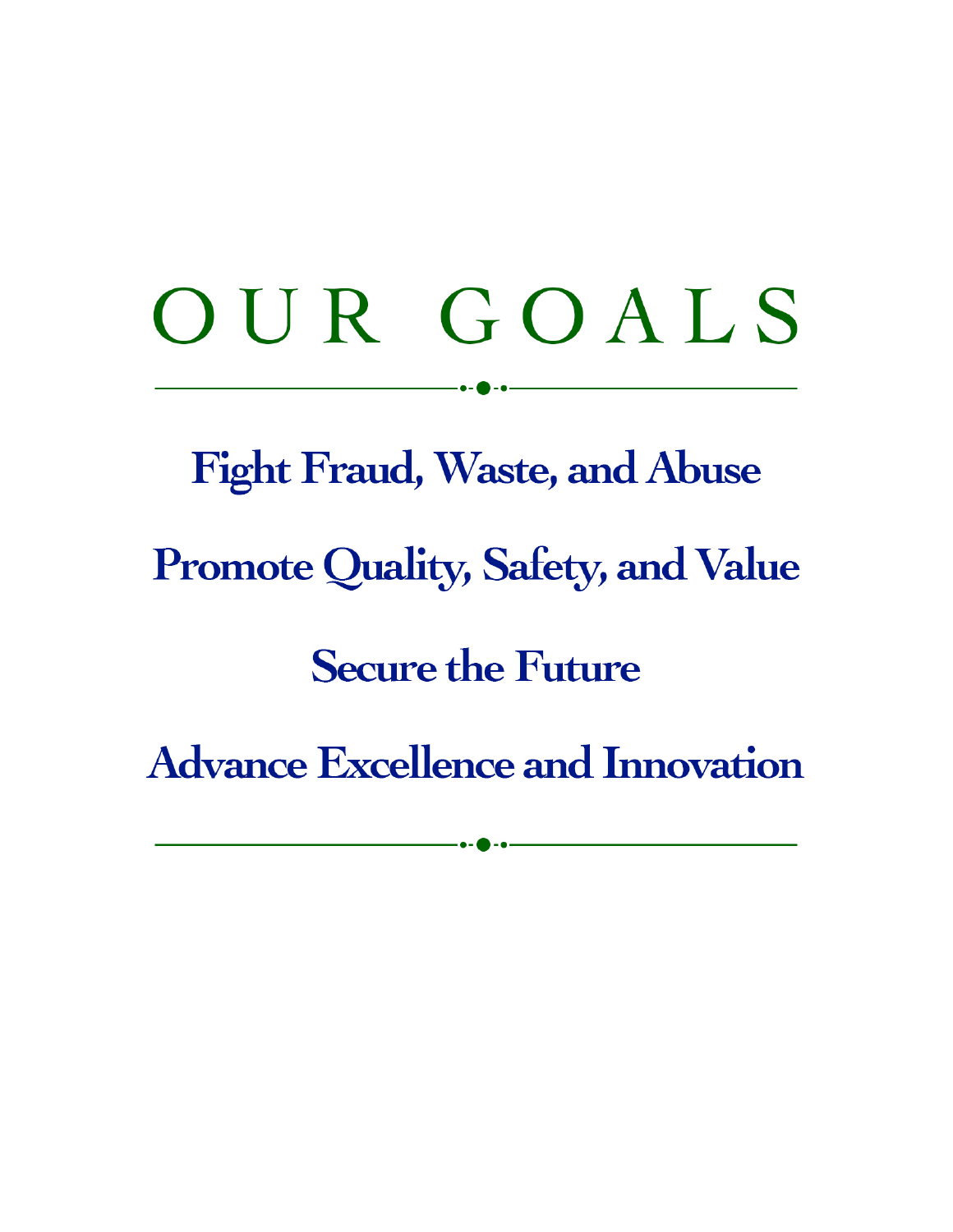# **A Message From the Inspector General**

I am very pleased to present the *Strategic Plan for Fiscal Years 2014‒2018* of the Office of Inspector General (OIG), Department of Health and Human Services (HHS). The vision, goals, and priorities outlined in this document reflect our responsibilities as identified in the Inspector General Act and represent the collective input and strategic vision of OIG's workforce.



*Daniel R. Levinson Inspector General*

The *Strategic Plan* focuses on our four goals:

Fight Fraud, Waste, and Abuse Promote Quality, Safety, and Value Secure the Future Advance Excellence and Innovation

OIG provides independent and objective oversight of more than 300 HHS programs, which represent 24 cents of every Federal dollar spent. For more than 30 years, OIG has consistently achieved commendable results and significant returns on investment. In FY 2012 alone, OIG's efforts resulted in estimated savings and expected recoveries of misspent funds totaling approximately \$15.4 billion. The Health Care Fraud and Abuse Control program, of which OIG is a key partner, returned more than \$7 for every \$1 invested. Such results are increasingly important as the Federal Government works to improve the effectiveness and efficiency of its operations and to provide services of the highest quality. This *Strategic Plan* will guide OIG efforts over the coming years.

The *Strategic Plan* also highlights key strategies and indicators for attaining and measuring results. As HHS and the external environment evolve, OIG must also evolve. This plan allows for flexibility to assess, anticipate, and respond to new challenges and we will update it as appropriate.

As OIG works ever more effectively toward these goals, I am confident that HHS programs and taxpayer dollars will be better protected and that the programs will better serve the people who use them.

Daniel R. Lexinson

Daniel R. Levinson Inspector General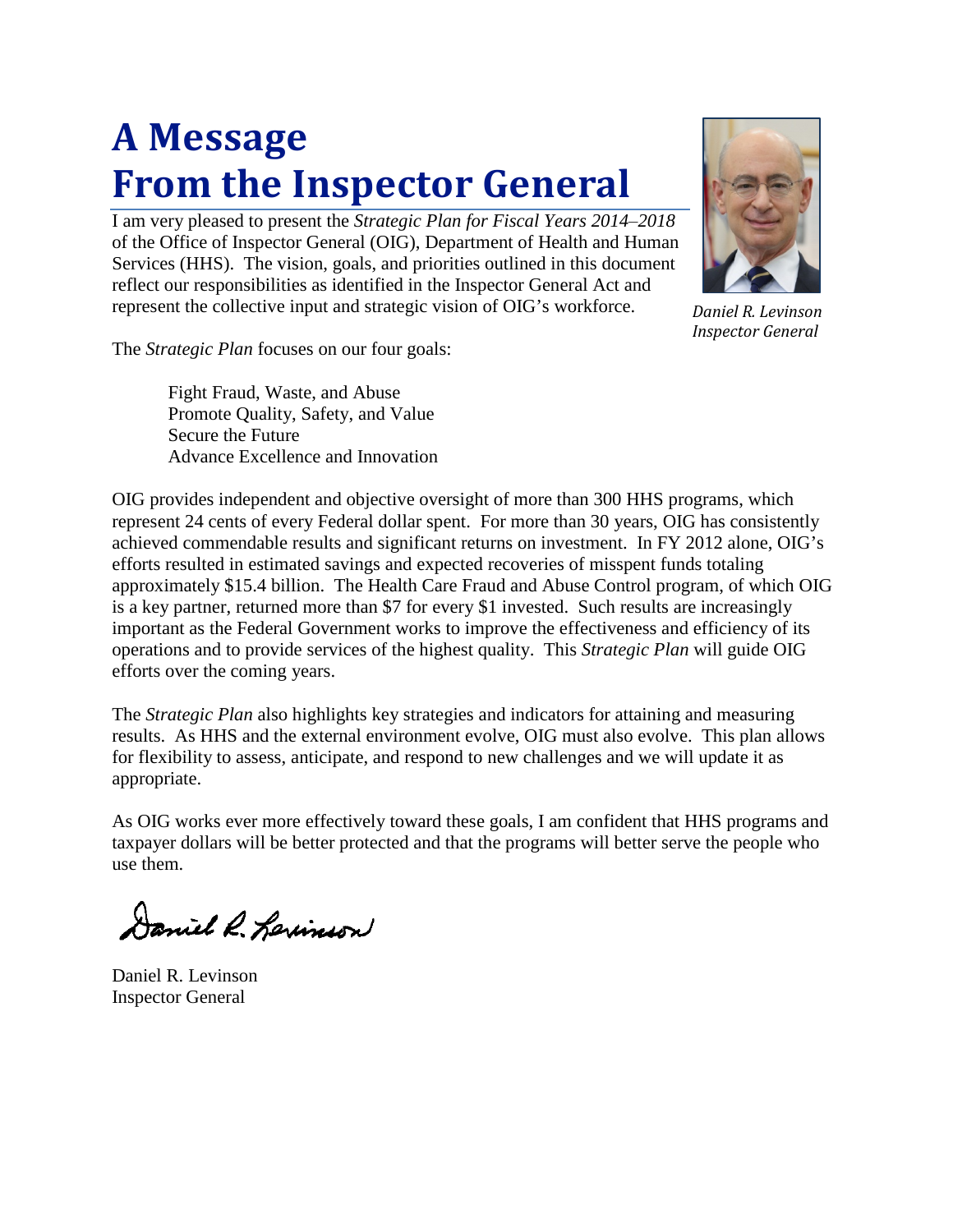# **Mission, Vision, and Values**

HHS touches the lives of all Americans through programs that provide health insurance, promote public health, protect the safety of food and drugs, and fund medical research, among other activities.

**Mission.** OIG's mission is to protect the integrity of HHS programs and the health and welfare of the people they serve. As established by the [Inspector General Act of 1978,](http://www.ignet.gov/pande/leg/igactasof1010.pdf) OIG is an independent and objective organization that fights fraud, waste, and abuse and promotes efficiency, economy, and effectiveness in HHS programs and operations. We work to ensure that Federal dollars are used appropriately and that HHS programs well serve the people who use them.

**Vision.** Our vision is to drive positive change in HHS programs and in the lives of the people served by these programs. We pursue this vision through independent oversight of HHS programs and operations and by providing HHS and Congress with objective and reliable information for use in policymaking. We assess the Department's performance, administrative operations, and financial stewardship. We evaluate risks to HHS programs and the people they serve, and recommend improvements. The law enforcement component of OIG investigates fraud and abuse against HHS programs and holds wrongdoers accountable for their actions.

**Values.** OIG strives to be relevant, impactful, customer-focused, and innovative. We apply these values to our work in order to persuade others to take action by changing rules, policies, and behaviors to improve HHS programs and operations. OIG strives to serve as a model for good government. Of key importance is engagement with our stakeholders―Congress, HHS, health and human services professionals, and consumers―to understand their needs, challenges, and interests in order to develop and identify areas for closer scrutiny and offer recommendations for improvement. We do this throughout the year, but most visibly through the development of our annual *Work Plan* and HHS's *Top Management and Performance Challenges*. The goals, priorities, and strategies in these documents reflect our ongoing stakeholder engagement and our assessment of the input we receive.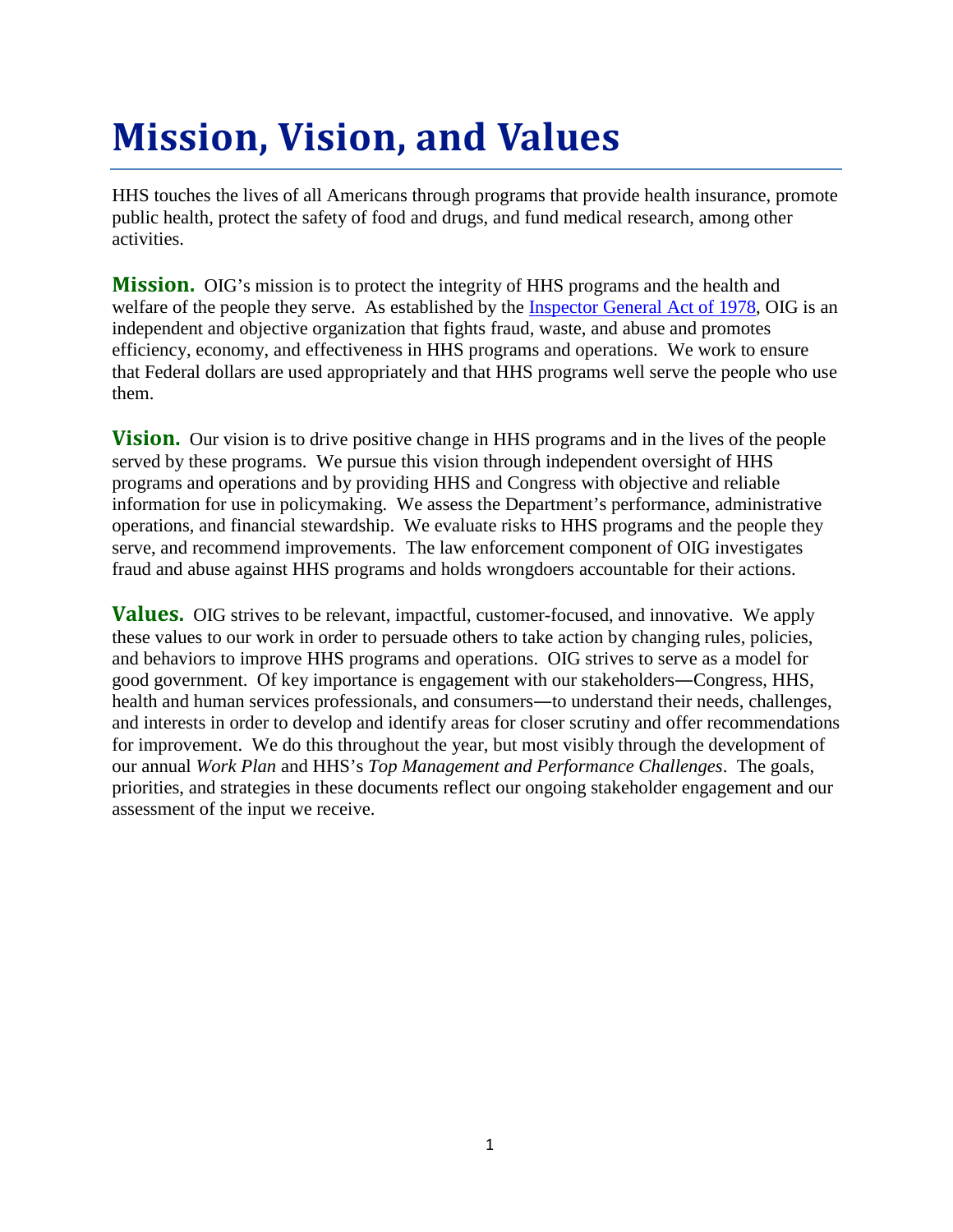# **OIG's Strategic Plan at a Glance**

### **Our Mission**

Protect the integrity of Department of Health and Human Services programs and operations and the health and welfare of the people they serve.

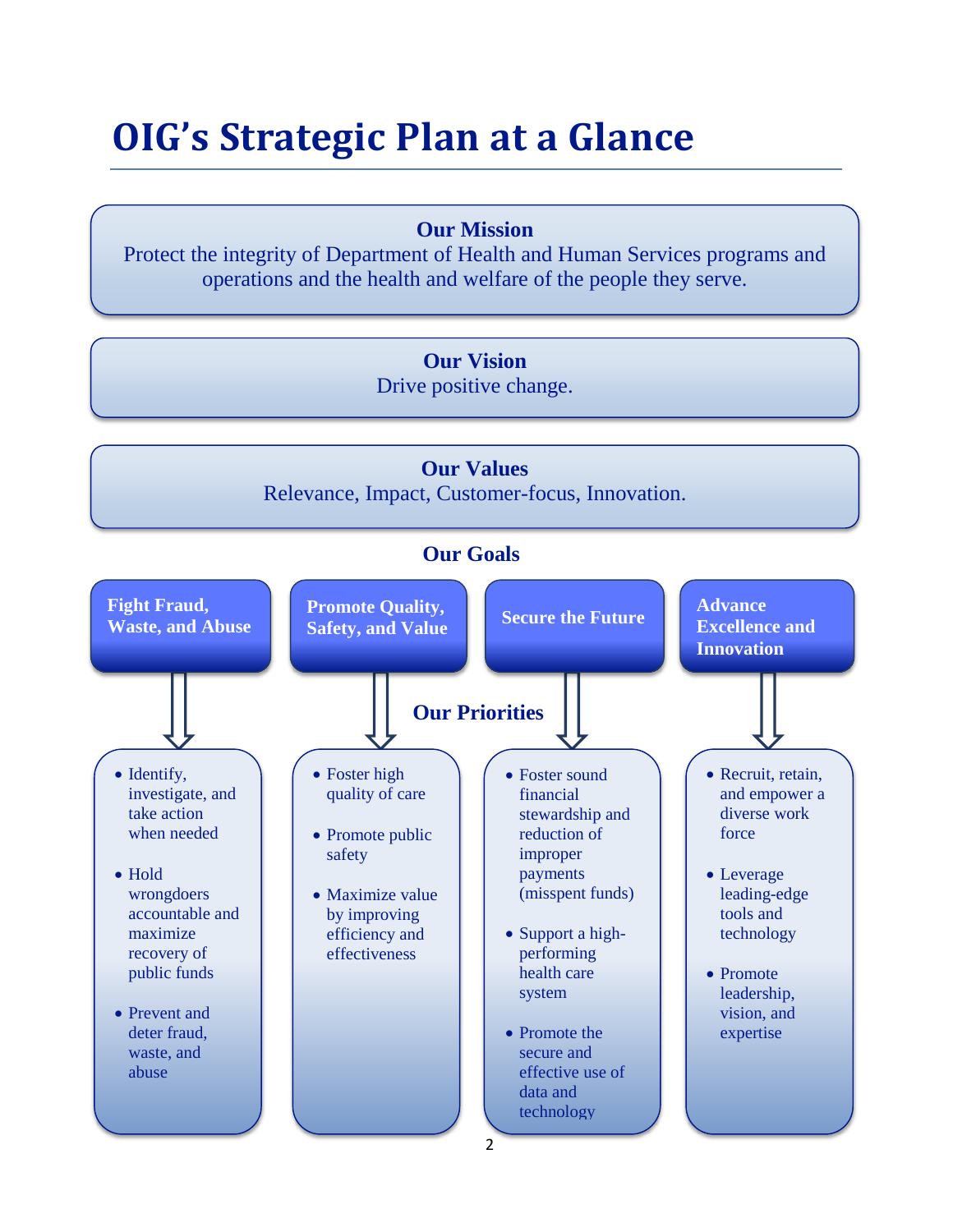# **Goals, Priorities, and Strategies**

OIG's goals and priorities reflect the positive changes toward which we strive. Accompanying each priority listed below are illustrative strategies and indicators, as well as examples of OIG's work to improve HHS programs and ensure the health and safety of the people served by them.

# **Goal One: Fight Fraud, Waste, and Abuse**

Critical to OIG's mission is fighting fraud, waste, and abuse. We will continue to employ a multi-faceted approach of prevention, detection, and deterrence.

#### **Priority: Identify, investigate, and take action when needed**

**Strategy.** OIG uses data analysis and risk assessments of emerging issues to identify suspected fraud, waste, and abuse and deploy our oversight and enforcement resources. Our investigations result in criminal convictions and penalties, civil settlements, and administrative actions against those who commit fraud. Updates on OIG's enforcement actions are available on ou[r website.](http://oig.hhs.gov/fraud/enforcement/criminal/index.asp) Looking ahead, we will build on successful enforcement models such as the Medicare Fraud Strike Force teams to enhance our enforcement results in other HHS programs. Key focus areas include: Medicare and Medicaid program integrity and waste in HHS programs. We will also continue implementing and refining protocols for self-disclosure of wrongdoing.

#### **Priority: Hold wrongdoers accountable and maximize recovery of public funds**

**Strategy.** OIG partners with the Department of Justice (DOJ) and HHS on Medicare Fraud Strike Force teams and other health care fraud enforcement activities through the Health Care Fraud and Abuse Control (HCFAC) program. On average, the HCFAC program recovers more than \$7 for every \$1 invested and protects programs through nonmonetary results, such as criminal convictions and exclusions of providers from participation in Federal health care programs. The latest HCFAC results are available in the annual [HCFAC Report](https://oig.hhs.gov/reports-and-publications/hcfac/index.asp) to Congress. We will continue to pursue all appropriate means to hold fraud perpetrators accountable and to recover stolen or misspent HHS funds. Key focus areas include: identifying and recovering improper payments and utilizing exclusions and referrals for debarment to protect HHS programs and beneficiaries.

#### **Priority: Prevent and deter fraud, waste, and abuse**

**Strategy.** OIG identifies fraud, waste, and abuse vulnerabilities in HHS programs and operations and advises HHS program administrators and policymakers on how to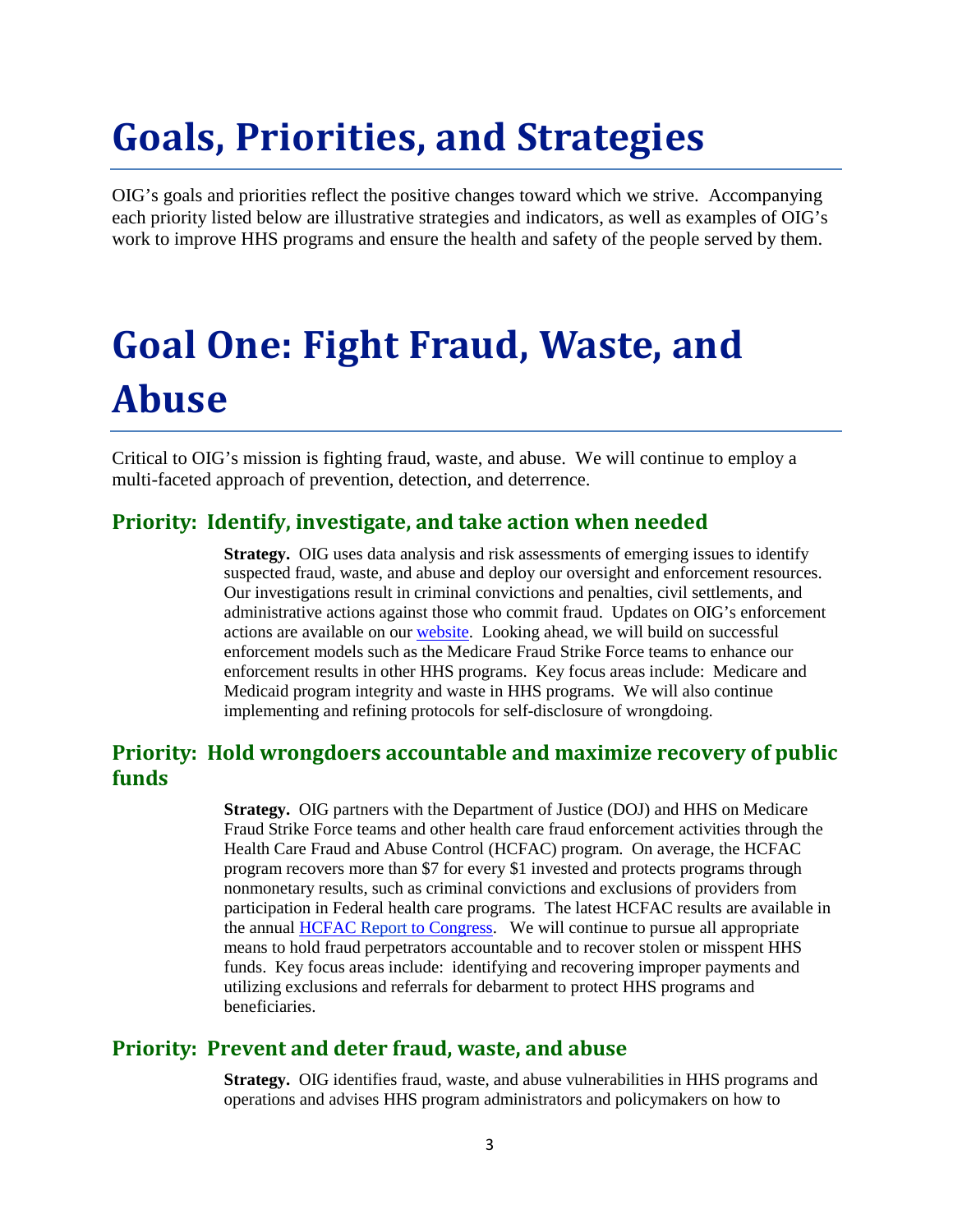implement effective safeguards. For example, our recommendations for strengthening HHS program administration and grants management and our grant fraud prevention training for HHS are summarized on our [website.](http://oig.hhs.gov/reports-and-publications/top-challenges/2012/issue07.asp) We also educate health care providers and provide them tools to help prevent fraud and abuse; these tools are available on our

[website.](https://oig.hhs.gov/compliance/101/index.asp) Looking ahead, we will apply the lessons we have learned about fraud vulnerabilities and effective prevention to HHS's new and evolving programs. Key focus areas include: promoting compliance with Federal requirements and resolving noncompliance; advising HHS on key safeguards to prevent fraud, waste, and abuse, and assessing whether providers and suppliers, grantees, and others are qualified to participate in Government programs.

# **Goal Two: Promote Quality, Safety, and Value**

HHS programs touch the lives of all Americans. OIG is committed to promoting quality of care and public safety in those programs and maximizing the value of Federal dollars invested.

### **Priority: Foster high quality of care**

**Strategy.** OIG will continue to evaluate and recommend improvements to the systems intended to promote quality of care, exemplified by our series of reviews of adverse events (patient harm resulting from medical care), available on ou[r website.](http://oig.hhs.gov/reports-and-publications/oei/a.asp#adverse_care) We will also investigate and refer for prosecution cases involving abuse or grossly deficient care of Medicare or Medicaid patients. Looking ahead, OIG plans to expand our portfolio of work on quality of care. Key focus areas include: promoting quality of care in nursing facilities and home- and community-based settings, access to and use of preventive care, and quality improvement programs.

#### **Priority: Promote public safety**

**Strategy.** OIG recommends improvements to HHS programs to ensure adequate emergency preparedness and response; to protect the safety of food, drugs, and medical devices (summarized on our [website\)](https://oig.hhs.gov/reports-and-publications/top-challenges/2012/issue08.asp); and to ensure that their grantees (e.g., Head Start and child care providers) meet safety standards. OIG will continue to prioritize

fraud investigations that have public safety as well as financial implications and to look for comprehensive solutions. For example, we will continue to investigate prescription drug fraud cases and plan to work with leadership across HHS operating divisions to identify systemic solutions for this problem.

### **Key Indicators**

OIG uses a variety of qualitative and quantitative indicators to monitor, manage, and report on our progress toward our goals. Indicators include:

- Monetary return on investment
- Cost savings
- Individuals and entities held accountable through criminal, civil, and administrative enforcement actions
- **Recommendations** accepted and implemented
- Fraud prevention and patient safety tools utilized
- Data trends
- Timeliness of reports
- Advisory opinion requests resolved
- Expected financial recoveries from investigations and audits
- Congressional testimonies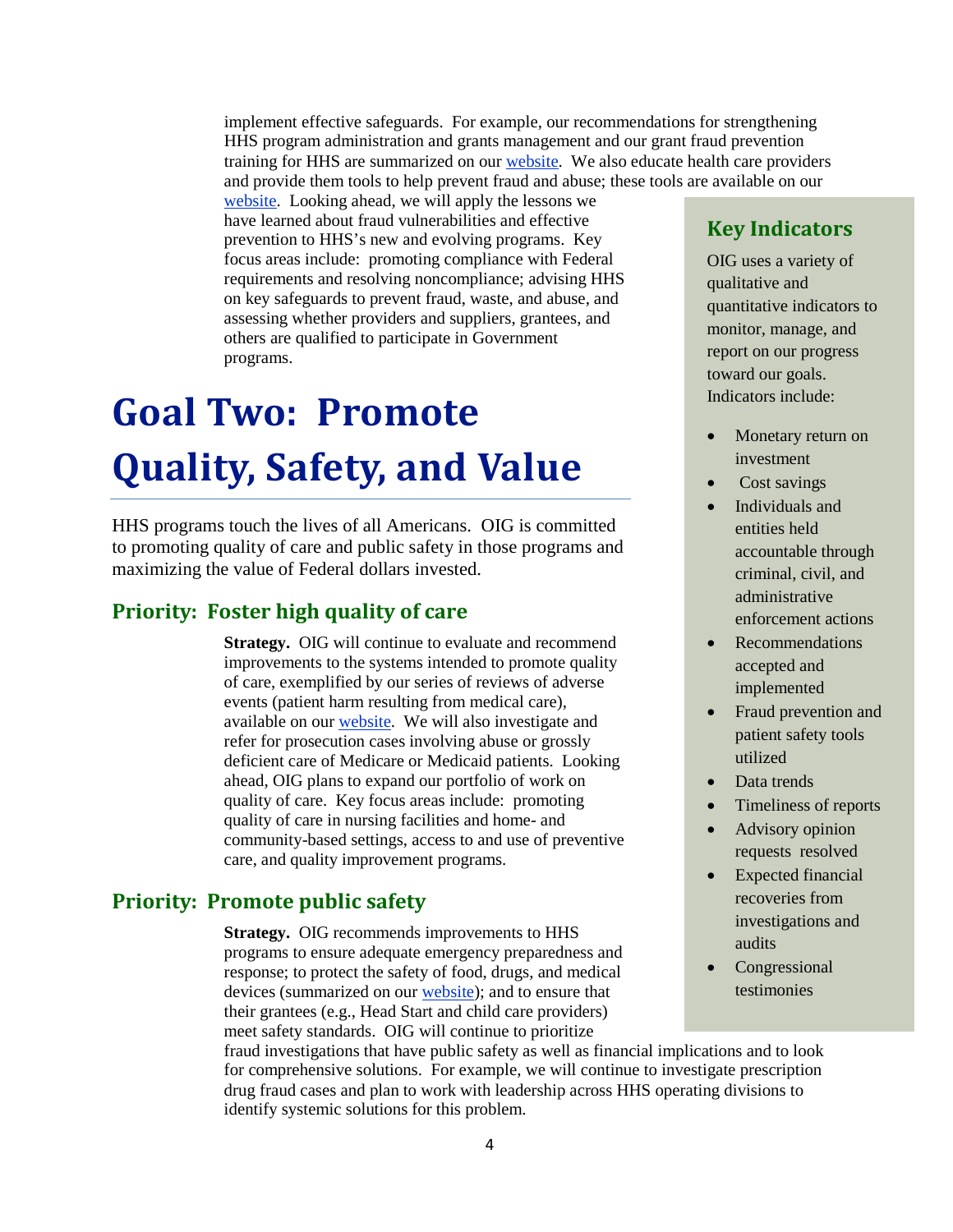#### **Priority: Maximize value by improving efficiency and effectiveness**

**Strategy.** OIG's findings and recommendations promote efficiency and effectiveness in specific programs and across HHS. We also work to ensure that HHS programs do not overpay for services or products relative to their value in the marketplace―for examples, see our ["Spotlight on Bad Bargains.](https://oig.hhs.gov/newsroom/spotlight/2013/bargain.asp)" Looking ahead, OIG also plans to assess programs intended to achieve value through care coordination and new ways of delivering and paying for care, as well as the reliability and integrity of quality, outcomes, and performance data.

## **Goal Three: Secure the Future**

OIG will continue to address program and operational vulnerabilities that affect the long-term health and viability of HHS programs.

#### **Priority: Foster sound financial stewardship and reduction of improper payments**

**Strategy.** OIG reviews HHS's annual financial statement audits and error rate reports. We also conduct targeted reviews to identify improper payments to be recovered and recommend management improvements to systemic weaknesses that contribute to improper payments. For example, our series of hospital audits (available on our [website\)](https://oig.hhs.gov/newsroom/podcasts/hospital-compliance/) identified common billing and payment errors and recommended fixes and recoveries of funds that were overbilled to the Government (overpayments). Looking ahead, OIG will continue to prioritize work on billing and payment errors by providers, effective program administration and contract oversight, and inefficiencies that result in wasteful spending.

#### **Priority: Support a high-performing health care system**

**Strategy.** OIG is working to support a high-performing health care system to foster better health outcomes and lower costs. OIG's efforts include promoting quality, coordination, and efficiency. We provide technical assistance on safeguards to protect new and changing systems and programs from fraud, waste, and abuse. As HHS manages the transition to payments based on value rather than volume, we plan to conduct reviews and recommend changes to maximize overall value, protect program integrity, and foster value and high performance.

#### **Priority: Promote the secure and effective use of data and technology**

**Strategy.** Data and technology promise to drive improvements in health care and human services at lower costs. OIG will continue to advise program administrators and policymakers on promoting the secure and effective use of data and technology. OIG's work in this area is summarized on our [website.](https://oig.hhs.gov/reports-and-publications/top-challenges/2012/issue09.asp) Looking ahead, key focus areas include: the accuracy and completeness of program data (e.g., Medicaid data), the privacy and security of personally identifiable information, and the security and integrity of electronic health records.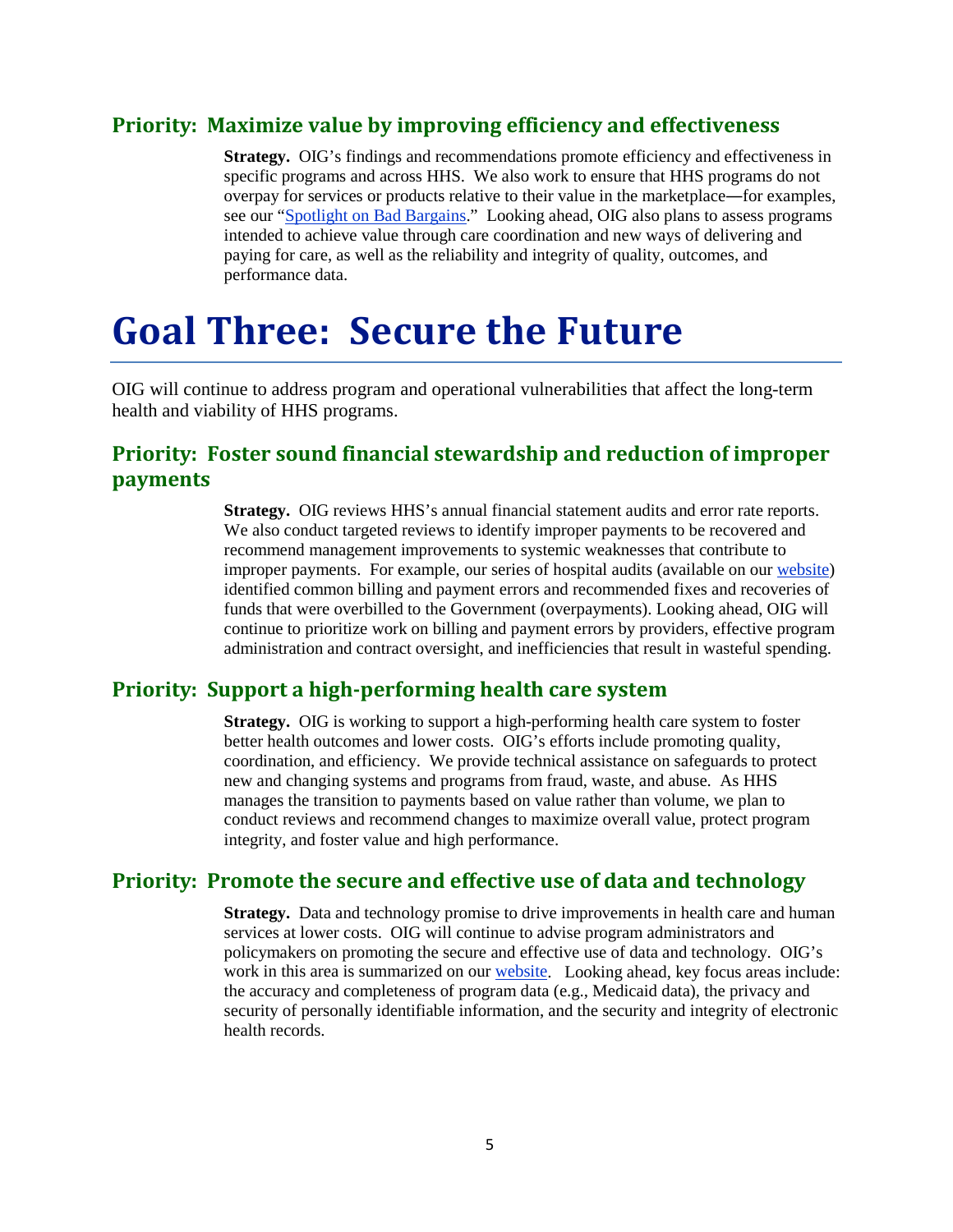# **Goal Four: Advance Excellence and Innovation**

OIG strives to advance excellence and innovation in our own organization and operations.

#### **Priority: Recruit, retain, and empower a diverse workforce**

**Strategy.** OIG achieves its mission through its workforce. To identify, understand, and address the challenges facing HHS, we will continue to invest in our workforce by recruiting and retaining talented employees and by maintaining workforce excellence and the highest standards of professional conduct. We will foster a work environment that enhances productivity, innovation, excellence, and employee satisfaction and will cultivate a culture of continuous improvement. More information about careers at OIG is available on ou[r website.](https://oig.hhs.gov/about-oig/careers/index.asp)

#### **Priority: Leverage leading-edge tools and technology**

**Strategy.** OIG maximizes the returns on our investments by leveraging data analytics and technology to inform our decisions about where to best direct our resources. For example, analysis of Medicare billing patterns has guided our decisions about where to deploy Medicare Fraud Strike Force teams and data analysis helps us to uncover fraud and conspiracies in specific cases, such as those highlighted in our *[Semiannual Report to](https://oig.hhs.gov/reports-and-publications/semiannual/index.asp)  [Congress](https://oig.hhs.gov/reports-and-publications/semiannual/index.asp)*. Looking ahead, we will continue to use the best data, analytic tools, and technologies available to maximize the impact of our work.

#### **Priority: Promote leadership, vision, and expertise**

**Strategy.** In an evolving health and human services landscape, OIG focuses on building leadership and expertise to drive positive change. Our multidisciplinary approach affords us a range of tools to develop sound and innovative solutions. More information about OIG's multidisciplinary workforce is available on our [website.](https://oig.hhs.gov/about-oig/about-us/index.asp) As HHS programs, technology, and the environment change, embracing innovation will help us maintain relevance and achieve impact.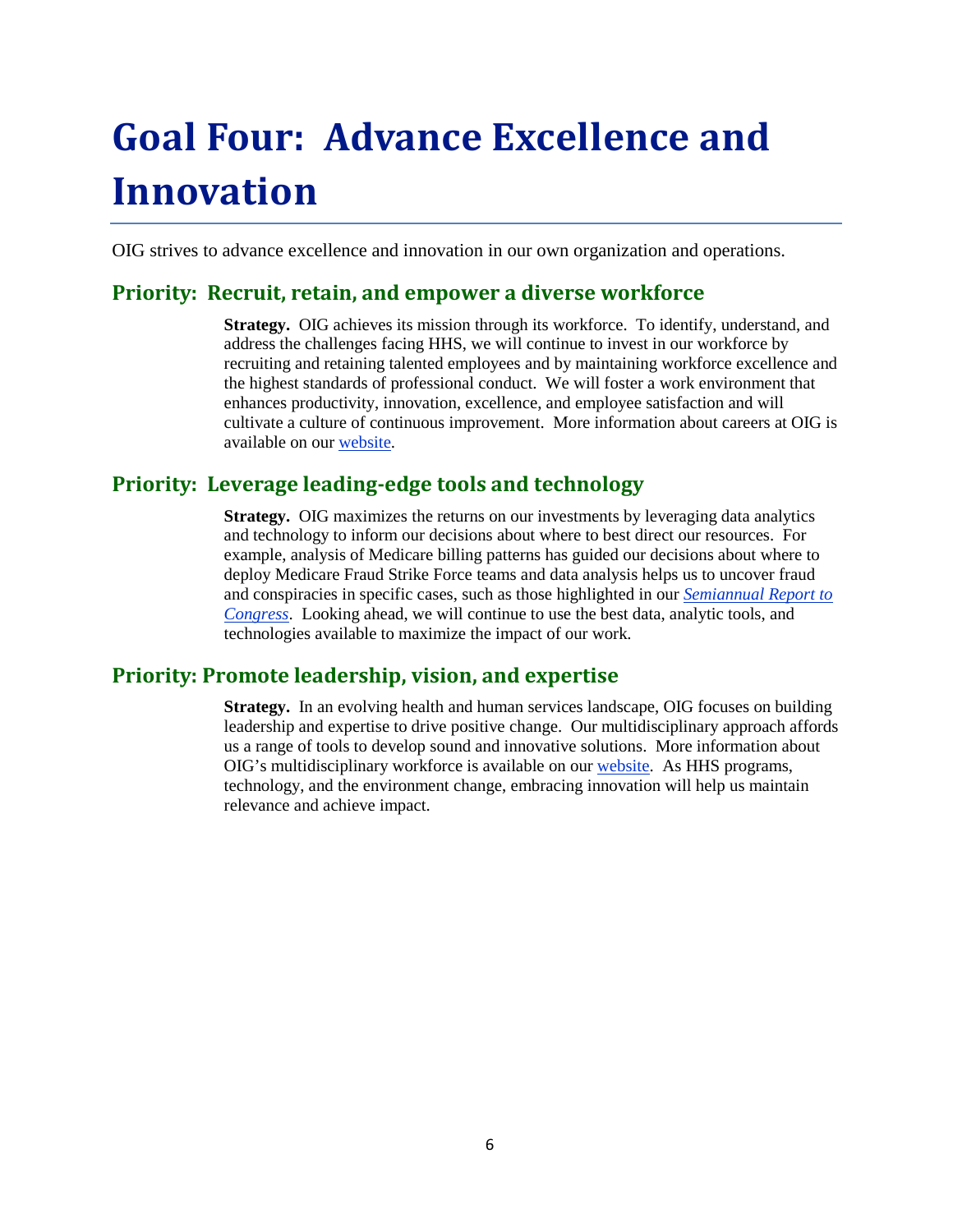# **OIG Drives Positive Change**

In pursuit of our goals and priorities, we employ strategies to drive positive change. These strategies flow from our core values―relevance, impact, customer-focus, and innovation. OIG uses a variety of indicators to monitor, manage, and report on our progress toward our goals.



• Taxpayer investments protected

• Fraud prevention and patient-safety tools

• Individuals and entities that commit fraud

utilized

held accountable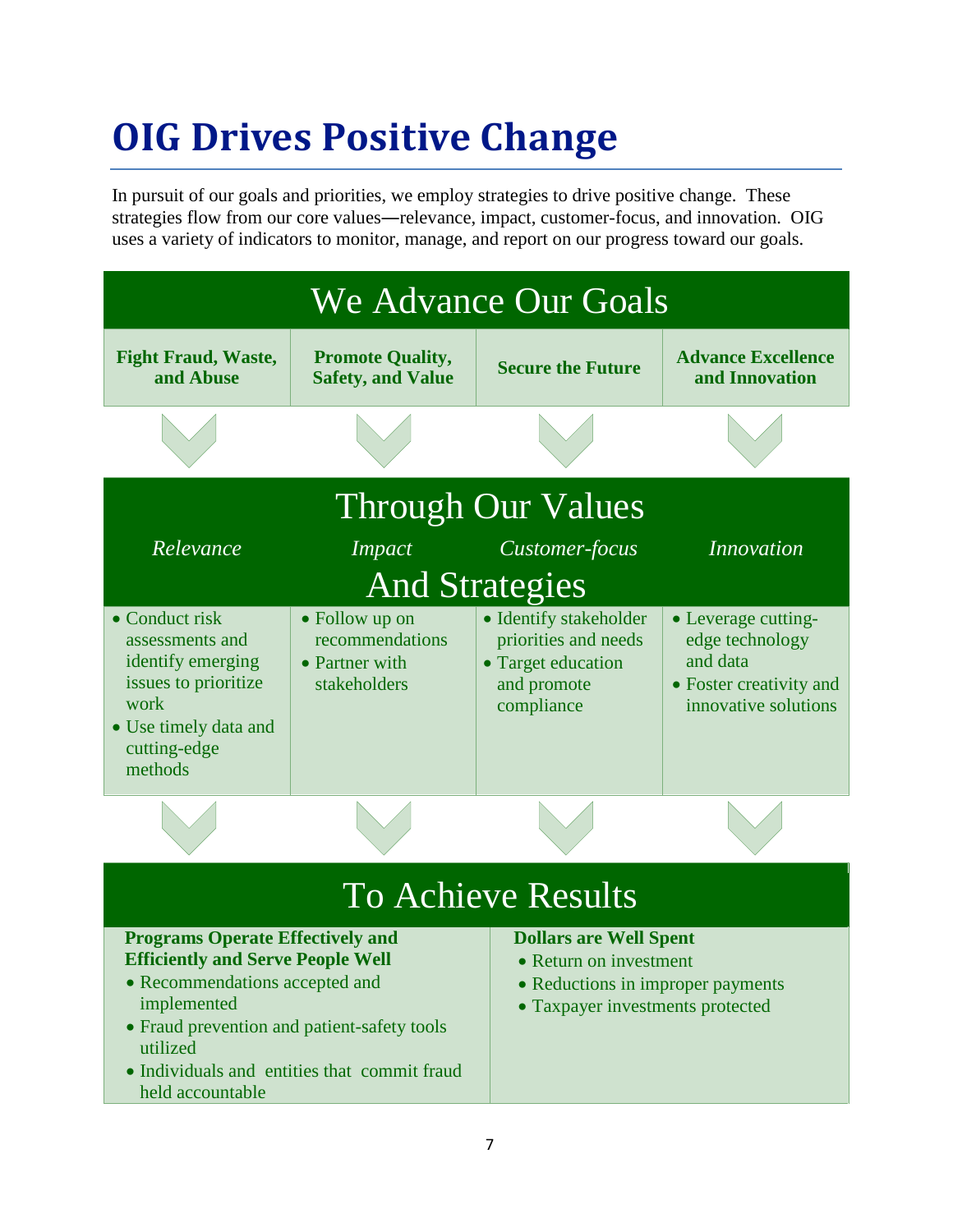## **OIG – Who we are**

OIG provides independent and objective oversight that promotes economy, efficiency, and effectiveness in the programs and operations of HHS. OIG's program integrity and oversight activities are shaped by legislative and budgetary requirements and adhere to professional standards established by the Government Accountability Office (GAO), DOJ, and the Inspector General community. OIG carries out our mission to protect the integrity of HHS programs and the health and welfare of the people served by those programs through a nationwide network of audits, investigations, and evaluations conducted by the following operating components with assistance from OIG counsel and management.

### **Office of Audit Services**

The Office of Audit Services (OAS) provides auditing services for HHS either by conducting our own audits or by overseeing audit work done by others. Audits examine the performance of HHS programs and/or its grantees and contractors in carrying out their respective responsibilities and are intended to provide independent assessments of HHS programs and operations. These assessments help reduce waste, abuse, and mismanagement; identify misspent funds for recovery; and promote economy and efficiency throughout HHS.

### **Office of Investigations**

The Office of Investigations (OI) conducts criminal, civil, and administrative investigations of fraud and misconduct related to HHS programs, operations, and beneficiaries. OI actively coordinates with DOJ and other Federal, State, and local law enforcement authorities. OI's investigations often lead to criminal convictions, administrative sanctions, exclusions from participation in Federal health care programs, and/or civil monetary penalties.

### **Office of Evaluation and Inspections**

The Office of Evaluation and Inspections (OEI) conducts national evaluations to provide HHS, Congress, and the public with timely, useful, and reliable information on significant issues. These evaluations focus on preventing fraud, waste, or abuse and promoting economy, efficiency, and effectiveness of HHS programs. To promote impact, OEI reports also present practical recommendations for improving program operations.

### **Office of Counsel to the Inspector General**

The Office of Counsel to the Inspector General (OCIG) provides general legal services to OIG, rendering advice and opinions on HHS programs and operations and providing all legal support for OIG's internal operations. OCIG represents OIG in all civil and administrative fraud and abuse cases involving HHS programs, including False Claims Act, program exclusion, and civil monetary penalty cases. In connection with these cases, OCIG also negotiates and monitors corporate integrity agreements. OCIG renders advisory opinions, issues guidance for complying with Federal requirements, publishes fraud alerts, and provides other guidance to the health care industry concerning the anti-kickback statute and other OIG enforcement authorities.

### **Executive Management**

Executive Management (EM) is composed of the Immediate Office of the Inspector General and the Office of Management and Policy. EM is responsible for overseeing the activities of OIG's components; setting vision and direction, in collaboration with the components, for OIG's priorities and strategic planning; ensuring effective management of budget, finance, IT, human resources, and other operations; and serving as a liaison with HHS, Congress, and other stakeholders. EM plans, conducts, and participates in a variety of cooperative projects within HHS and with other Government agencies.